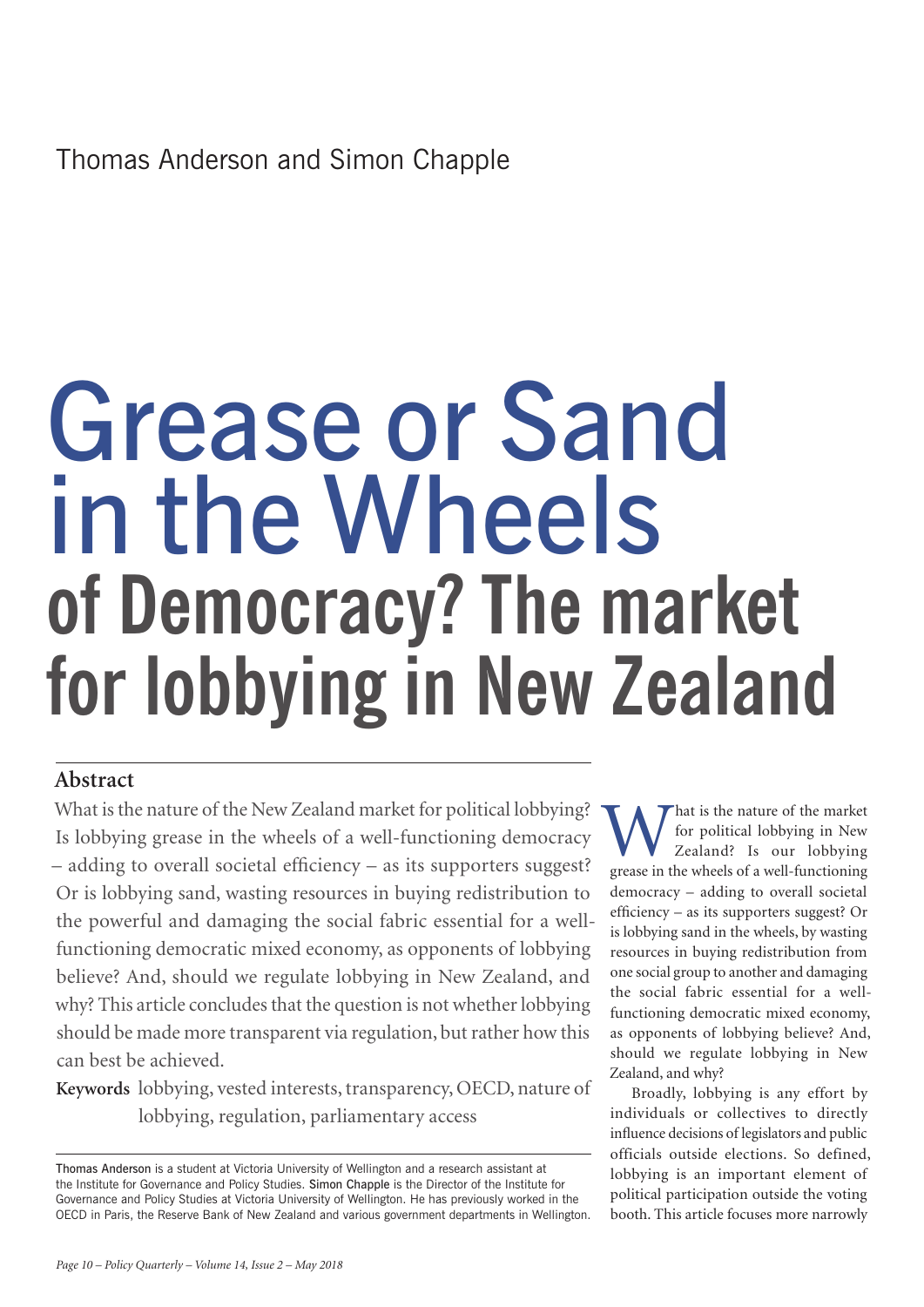on the local *market* for lobbying. Market lobbying occurs via the purchase of the services of a profit-making lobbying intermediary lobbying for a third party. Market lobbying also arises where a body, such as a corporation, a trade federation or peak business organisation, a trade union federation or a non-governmental organisation (NGO), hires a person and allocates their time to lobbying activity.

When analysing a market, the usual first port of call for developing an understanding is industry statistics. However, such data does not exist for lobbying. Statistics New Zealand industry data does not contain an exclusive industry category for political lobbying intermediaries; the industry is too small. Most intermediary lobbyists are probably included as management advice and related consulting services. The market is also too diffuse. For those corporates that directly lobby government, their lobbying activity will be included as measured output in their disparate industries. Additionally, data on NGO, trade union and business organisation lobbying activity is not available as such.

In many countries, the regulation of lobbyists provides considerable information with which to examine the lobbying market. While this has not resulted in a definitive overseas answer to the grease versus sand question, it provides information pertinent to addressing the issue to the public, and, via a more transparent system, automatically reduces the amount of sand in the system. By contrast, lobbying is unregulated in New Zealand. A Lobbying Disclosure Bill was introduced in Parliament in 2012 by the Green Party, but it was unsuccessful, with the general view being that it was an ill-considered and poorly crafted legislative response (Edwards, 2018b). The downstream consequence of an absence of regulation is an ongoing lack of public information on the local market.

However, various sources of information can be utilised to cast light on the local lobbying market, allowing a structured discussion of whether it provides grease for or is sand in the wheels of New Zealand democracy, if not anything approaching a definitive conclusion. There are a number of media articles on aspects of the lobbying industry (e.g. Dudding, 2011; Walters, 2017; Edwards, 2017, 2018a, 2018b; Barton Deakin, 2016; Secombe, 2015). There are commentaries by politicians (e.g. Mallard, 2003). There are several pieces of postgraduate student or academic research (Williams, 2014; Tyler, 2015; Strong and Tyler, 2017), as well as a useful broader consideration of vested interests, including lobbying, by Ellie Argyle and political commentator Colin James (Argyle and James, 2014). There are several investigative works alleging egregious behaviour by lobbyists (Hager and Burton, 1999; Hager, 2002, 2012). There is one policy article by a professional lobbyist (Unsworth, 2014). Information on some lobbyists is available from a list of access cards to Parliament issued by the speaker of the House. There is online

lobbying. The first theory is that vested interests directly lobby policymakers with money to generate political change which rewards their bottom lines (Olson, 1965; Tollison, 2014). Such 'rent seeking' lobbying is entirely social sand: it wastes society's resources. A second theory suggests that vested interests lobby policymakers with a mix of private information and money (De Figueiredo and Richter, 2014). Money either signals the credibility of their information or buys access to policymakers. This form of lobbying may be a mixture of grease and sand, if the private information is of social value. A third theory suggests that vested interests with similar objectives to policymakers support policymakers to allow them to fulfil more of their shared objectives (Groll and McKinley, 2015).

Empirical researchers have had limited success in identifying whether lobbyists are successful because of what they know – their knowledge base – or who they know – their connections.

information provided by lobbying companies to promote themselves to potential clients. Finally, there is a body of theory and empirical evidence on lobbying markets from overseas. It is to this international literature to which we first turn.

#### **International literature on lobbying**

There is a vast international literature on lobbying from a wide variety of disciplinary perspectives. The surface of this literature can be scratched here only, and our focus is on the economic literature, which is based on a rational choice paradigm which, while delivering insights (e.g. Grossman and Helpman, 2001), may not be the most appropriate lens through which to consider lobbying. As overseas information comes from different political and economic environments, their conclusions must be applied with care to New Zealand. Yet that information is far from irrelevant.

There are several core theories in the international literature on the market for Again, this form of lobbying may be a mix of grease and sand.

While the empirical work arising out of the rational choice paradigm has been unable to determine the extent to which lobbying generates social value, or has chosen not to address these questions (Grossman and Helpman, 2001, p.4), it has established a number of important empirical regularities about lobbying. While many of these stylised facts are unsurprising, it is valuable to have them confirmed by systematic study. These empirical regularities, for the United States, are as follows (all from De Figueiredo and Richter, 2014). First, lobbying spending is significantly more sizeable – five times larger – than private funding of political parties. Second, businesses account for the vast majority – 84-86% – of lobbying spending. In contrast, issue–ideology groups, such as environmental groups, comprise a small share: between 2% and 7% of spending. Corporate lobbying is not cancelled out by the countervailing power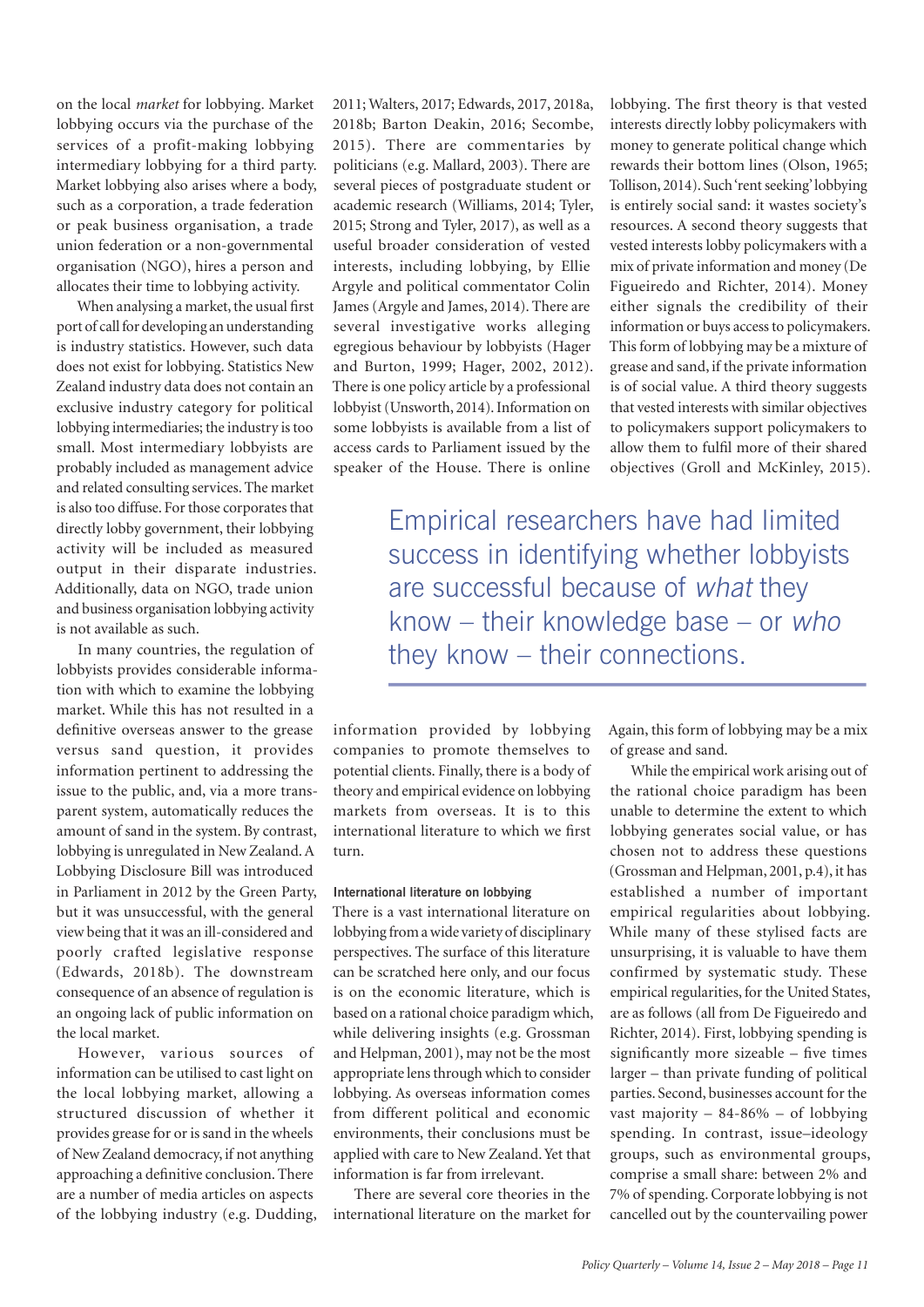

**Figure 1: Number and distribution of lobbyists and non-lobbyists with swipe card access to Parliament, 2012 - 2017** 

**Table 1: Market shares of lobbying**

|                                         | New Zealand (estimated guess) | European Union |
|-----------------------------------------|-------------------------------|----------------|
| Corporates                              | 26%                           | 13%            |
| <b>Business Associations and Unions</b> | 20%                           | 10%            |
| Consultants (intermediaries)            | 18%                           | 15%            |
| NGOs                                    | 18%                           | 13%            |
| Local government                        | 7%                            | N/A            |
| Iwi                                     | 5%                            | N/A            |
| Government funded advocacy              | 5%                            | N/A            |
| <b>Trade Federations</b>                | N/A                           | 35%            |
| Regional representation                 | N/A                           | 8%             |
| International Organisations             | N/A                           | 5%             |
| <b>Think Tanks</b>                      | N/A                           | $1\%$          |

Source: Unsworth, 2014

of issue–ideology groups. Third, large corporations are more likely to lobby independently than smaller corporations, and they tend to continue lobbying over time. Fourth, lobbying increases when there is a larger financial stake for the organised interest. A fifth fact is that lobbyists target two sorts of politicians: the powerful agenda setters, and those wavering at the margins who can most easily be swayed.

Empirical researchers have had limited success in identifying whether lobbyists are successful because of *what* they know – their knowledge base – or *who* they know – their connections. The evidence suggests both factors are operating (De Figueiredo and Richter, 2014). Lastly, a large body of empirical research shows that lobbying

generally generates positive returns to the lobbyer (Borisov, Goldman and Gupta, 2015; Hadani, Bonardi and Dahan, 2017).

#### **Lobbyists and parliamentary access**

Who has swipe card access to Parliament, other than staff and MPs, also allows some insights into lobbying, providing some, albeit imperfect, information on some market participants and their sectoral distribution. Here we consider this data and the qualitative implications of its limitations. The numbers with card access are small and those who appear to be lobbyists is smaller. However, the number of lobbyists grew rapidly from 12 in 2012, to 41 people in July 2017 (see Figure 1). Whether this represented industry growth, or simply higher rates

of acquisition of cards, is unclear. In 2003 MP Trevor Mallard claimed that '[i]n the many years I have spent in Parliament, I have noticed a growth in lobbying. This growth is likely to continue. Lobbying as a practice and a discipline is going to get more sophisticated and more common', and he repeated this view in 2015 (Tyler, 2015, p.18). In 2015 another longserving MP, Peter Dunne, reported that lobbying activity had shrunk, but agreed with Mallard that it had become more sophisticated in its methods (ibid., p.19). After the 2017 election, the new speaker of the House reduced numbers with card access. Lobbyists currently make up fewer than half of those with cards; 22 of those with cards appear to act as lobbyists. In terms of the organisations they represent, their current number and distribution are as follows:

- seven holders (32%) represent corporations;
- seven (32%) are intermediary lobbyists;
- two (9%) represent industry bodies (businesses);
- five (23%) represent trade unions – either the NZCTU or the PSA;
- one (5%) is an incorporated society (the New Zealand Taxpayers' Union).

By way of comparison with the card data, Table 1 shows lobbyist Mark Unsworth's impressionistic estimates of market share of lobbying by sector, next to his European Union figures. In terms of the broad dominance by corporations and their proxies, the access card data looks similar to Table 1, and the local dominance of market lobbying by business interests is also similar to the international empirical facts considered above. However, Unsworth's data suggests a stronger representation of NGO lobbying in New Zealand compared to overseas.

A key characteristic common to all corporations with cards is their size, again consistent with the international literature. Large companies whose bottom line can be significantly influenced by central government regulations and policies have a strong incentive to lobby. If they do a considerable amount, it is rational to employ a person who specialises in this task, rather than purchasing lobbying services from an intermediary (although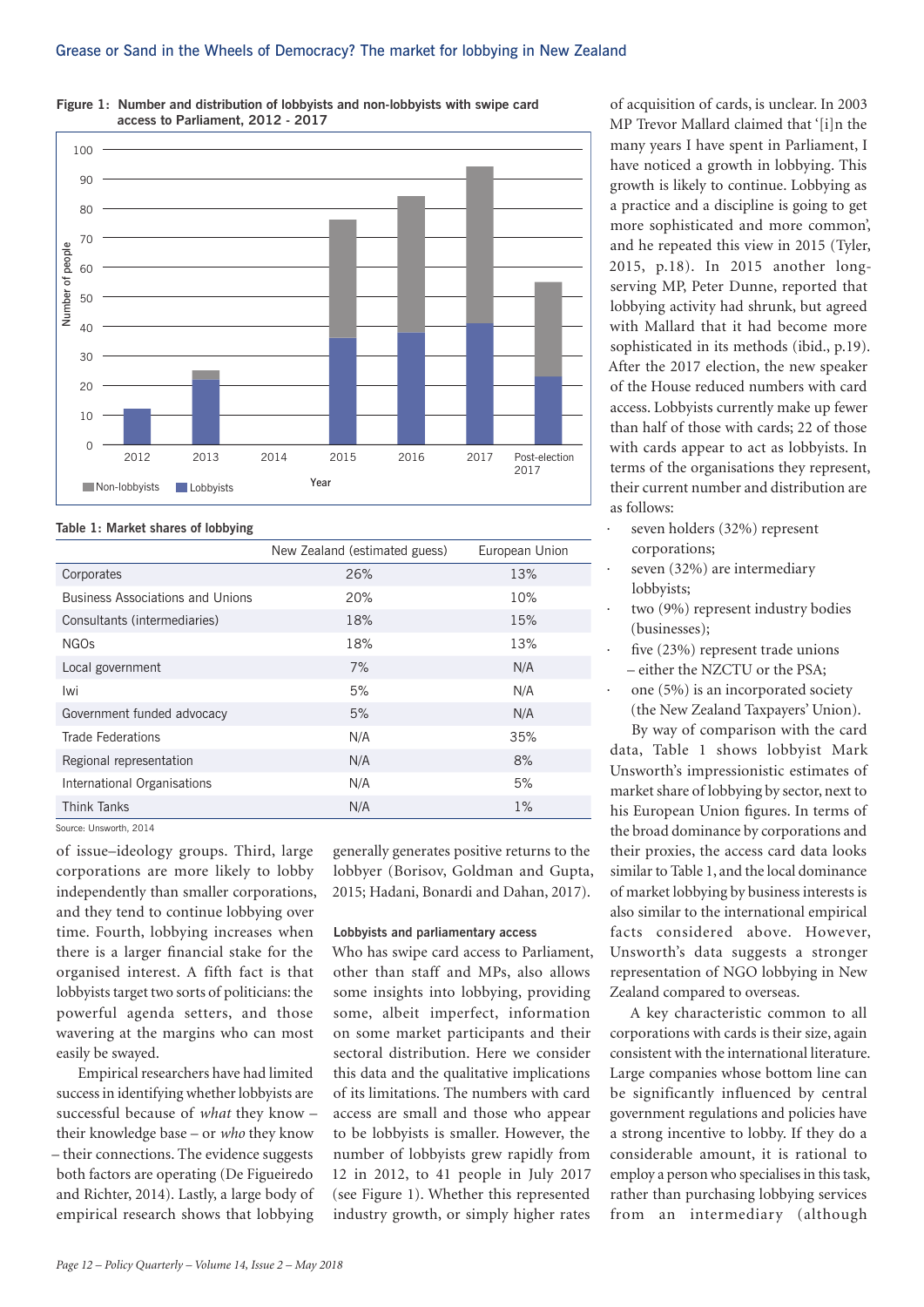corporations may also do this). Corporations with an employee with an access card currently include Air New Zealand, Fonterra, Chorus and Westpac. These people have roles as directors or managers of 'external relations', 'communications' or 'public affairs'; many of them have previous political experience in different guises.<sup>1</sup>

Specialist lobbying firms – intermediaries – also appear to be an important part of the market. These firms provide lobbying services for multiple clients. Who these clients are is unclear, and it is unknown how much the firms are paid and to what extent clientele engage in one-off transactions or repeat business. However, clients are almost certainly disproportionately weighted towards the business sector. Well-known firms such as Saunders Unsworth, Busby Ramshaw Grice Ltd and Boag Allen SvG all have employees with cards. Many of these specialist lobbyists also have extensive experience within the political system.

The organisations representing industries with representatives on the list are peak organisations whose activity is affected regularly by regulations and legislation. A significant number of trade unionists are also on the list. It is unclear whether union representatives on the list are full-time lobbyists.

The card list suggests that a relatively small lobbying market exists in New Zealand. Indeed, the established wisdom is that the market is both relatively small and unimportant (see, for example, Walters, 2017). In order to contextualise this conjecture, the per capita number of lobbyists in the United States and Australia is of relevance. In 2016 the United States had 11,143 active lobbyists for a population of 323 million.<sup>2</sup> If New Zealand had a similar per capita proportion, there would be about 164 local lobbyists. Australia has 554 registered lobbyists currently and a population of about 24 million.<sup>3</sup> Having an Australian per capita figure here would mean about 108 lobbyists.

The card data suggests that the New Zealand lobbying market is roughly 13% the size of the United States' and 20% the size of Australia's. However, the access card list, while giving an approximation of the distribution of institutions engaging in

lobbying, has several important deficiencies as a data source for the number of lobbyists employed. What does it miss? First, not all professional employees of a lobbying company have swipe card access. For example, according to their website Saunders Unsworth has five professional staff, but only two have cards. A further major deficiency is that it does not include some firms known to be part of the lobbying market. Lobbying firms that do not have staff currently on the list but have had previously include Silvereye Communications (employing eight people), Dart Government Relations (two people) and Acumen Republic (12). Taking into account firms previously with card access and still operating increases the market by around ten firms and by a much larger number of lobbyists.

legislative process. One explanation for this absence is that NGOs gain political influence through methods other than parliamentary meetings. How relatively important NGOs are is unclear, and it may be that Unsworth has overestimated the extent of NGO lobbying.

The card list is also not fully representative of the market because MPs can be lobbied outside Parliament. Lobbyists can use their contacts to instigate meetings or conversations with politicians without needing to regularly enter Parliament. Paid people can lobby government through phone calls, email, letters, and oral or written submissions. Thus, the number of paid lobbyists is likely to be by an order of magnitude larger than the parliamentary access card data suggests. Overall, the New Zealand lobbying market

All lobbying firms that have previously had card access to Parliament consist of small teams of between one and a dozen or so employees, with one or two support staff and the bulk of staff being professionals.

The true size of the market is even larger. There are many lobbying firms and communications agencies which have never had access cards. An internet search for 'government relations firms nz' shows many such firms, including Exceltium, Boyd Public Relations and Adroite. And there are a number of recent new entrants to the market, including Barton Deakin and Hawker Britton.

Other significant sectors of the lobbying market are not represented. Many major law firms provide lobbying services (such as Buddle Findlay, Simpson Grierson and Johnston Lawrence). Chen Palmer, a leading specialist public law firm, has never had card access to Parliament but provides clients with services which most likely include lobbying (Chen Palmer, 2018).

Another sector absent from the list is NGOs. These organisations are often a significant lobbying presence during the may more closely resemble that of Australia, for example, than New Zealanders probably like to believe.

Additionally, the trend suggested by the size of the list of people with cards creates the impression that local lobbying has been through a boom–bust cycle. However, this perception is probably inaccurate. It is difficult to effectively gauge growth in the lobbying industry, but it is unlikely to be decreasing in size (as discussed above). Indeed, an experienced observer suggests that it is growing (Edwards, 2017, 2018b), a view supported by evidence of recent new entrants to the industry.

#### **How do specialist lobbyists operate?**

Based on their websites, firms offering lobbying services appear to be fairly uniform in how their services are structured and presented to customers. All lobbying firms that have previously had card access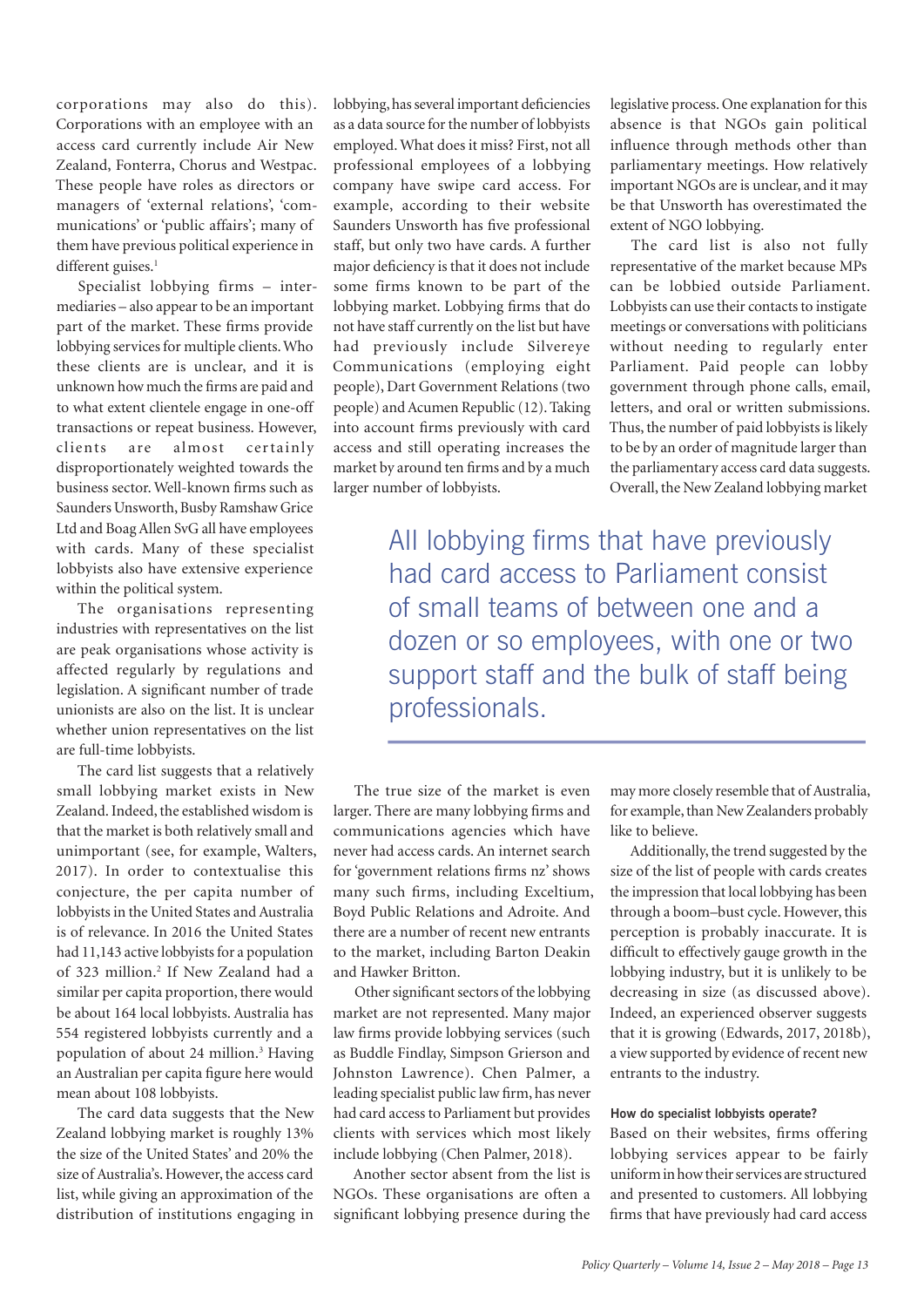to Parliament consist of small teams of between one and a dozen or so employees, with one or two support staff and the bulk of staff being professionals. As already noted, many lobbyists have previous work experience within government (Tyler, 2015, pp.13–14). The Frank Bold Foundation suggests that 'the single most valuable tool any lobbyist has is their contacts with and links to politicians and decision-makers' (Kwiatkowski, 2016). This experience is a selling point across all lobbying firms. Evidently, these ex-government employees maintain their contacts inside government once they leave, and cultivate their relationships to deliver policy results for clients. For some, this maintenance is aided by refreshing of their connections

labour is limited by the extent of the market' seriously, the recent market entry of partisan lobby firms Barton Deakin and Hawker Britton may be a further indication of the growth of the local lobbying industry, as it is now large enough to sustain left– right specialisation. Although their entrance into the market may signal a swing towards a partisan lobbying model more closely resembling the American or Australian markets, only time will tell if it is successful.

Current charge-out rates for lobbyists are unclear, but casual charge-out rates were reported as being in the vicinity of \$400 per hour or \$3200 per day in 2011, which suggests that comparatively high levels of remuneration are common

Investigative journalist Nicky Hager has shed light on the inner workings of government by detailing cases where lobbyists, public officials and organisations have worked together to coordinate misleading public relations campaigns: this is pure sand ...

via revolving door appointments, from lobby organisations to political staff and back (Edwards, 2018a). Some lobbyists make their way in from the other direction: current National Party MP Chris Bishop and former National Party MP Todd Barclay were both lobbyists before entering Parliament (Emanuel, 2018).

Another notable characteristic of the market is that not all firms solely offer lobbying services. Many firms also offer public relations, public law, strategic communications or crisis management as services. Indeed, perhaps to avoid the public stigma of 'lobbying', firms tend to avoid describing their work as such. Instead they tactfully choose to describe their work using terms such as 'government relations', 'influencing policy' or 'advocacy'.

Most firms operate across the political spectrum. However, if one takes Adam Smith's famous dictum 'the division of (Dudding, 2011). Pay rates, billable hours, overheads and hence profitability are unclear.

What lobbyists actually do on a day-today basis to earn their coin and who they do it for is not transparent (see Tyler, 2015, pp.33–4 for a discussion of the possible range of activities which may be part of lobbying). Indications are that most clientele are businesses (Dudding, 2011). Mai Chen, a public lawyer who prefers not to identify as a lobbyist, says that lobbyists offer translation services between two groups, public policymakers and businesses, which speak different languages (Dudding, 2011; see also Emanuel, 2018). From this perspective, a large proportion of the work lobbyists do is grease, improving information provided to public officials. The translator metaphor raises a question of justice: who can and can't afford to pay for 'translation services'? And why, if

translation is so important, do public servants, on the other side of the divide, not hire such translators for all citizens, rather than only those who can afford them?

Due to the lack of regulation, it is difficult to know both who lobbyists act for, and whether lobbyists behave ethically. Investigative journalist Nicky Hager has shed light on the inner workings of government by detailing cases where lobbyists, public officials and organisations have worked together to coordinate misleading public relations campaigns: this is pure sand (see also Tyler, 2015, p.17). Hence, the claim that lobbyists always act in the public interest is demonstrably incorrect. The issue is how much of such behaviour occurs relative to socially useful 'translation' services, and how damaging the former is relative to the latter.

#### **Should New Zealand regulate lobbying?**

The OECD has advocated developing non-reactive and coherent regulatory approaches to lobbying in order to maintain and enhance public trust in the democratic process (OECD, 2009). The above discussion has examined the limited information on local lobbying. Acknowledging its limitations, it does not support the notion that the lobbying market in New Zealand is *sui generis*. Given what we know about local lobbying, is there then any strong reason why New Zealand should not follow OECD recommendations and implement wellconsidered, transparency-enhancing reforms?

Market-based lobbying is an area of human engagement where two opposing values come into contact and thus into conflict. The first value is that of the market, where one dollar equals one vote, and where dollars are unequally distributed across the population, local and international. The second is that of democratic citizenship, where, ideally, one adult citizen of a nation state has one vote and votes are equally distributed across the voting population (or, more broadly, hours available for non-market lobbying activities are roughly equally distributed across citizens).

There are further contextual factors in this conflict that are important. There has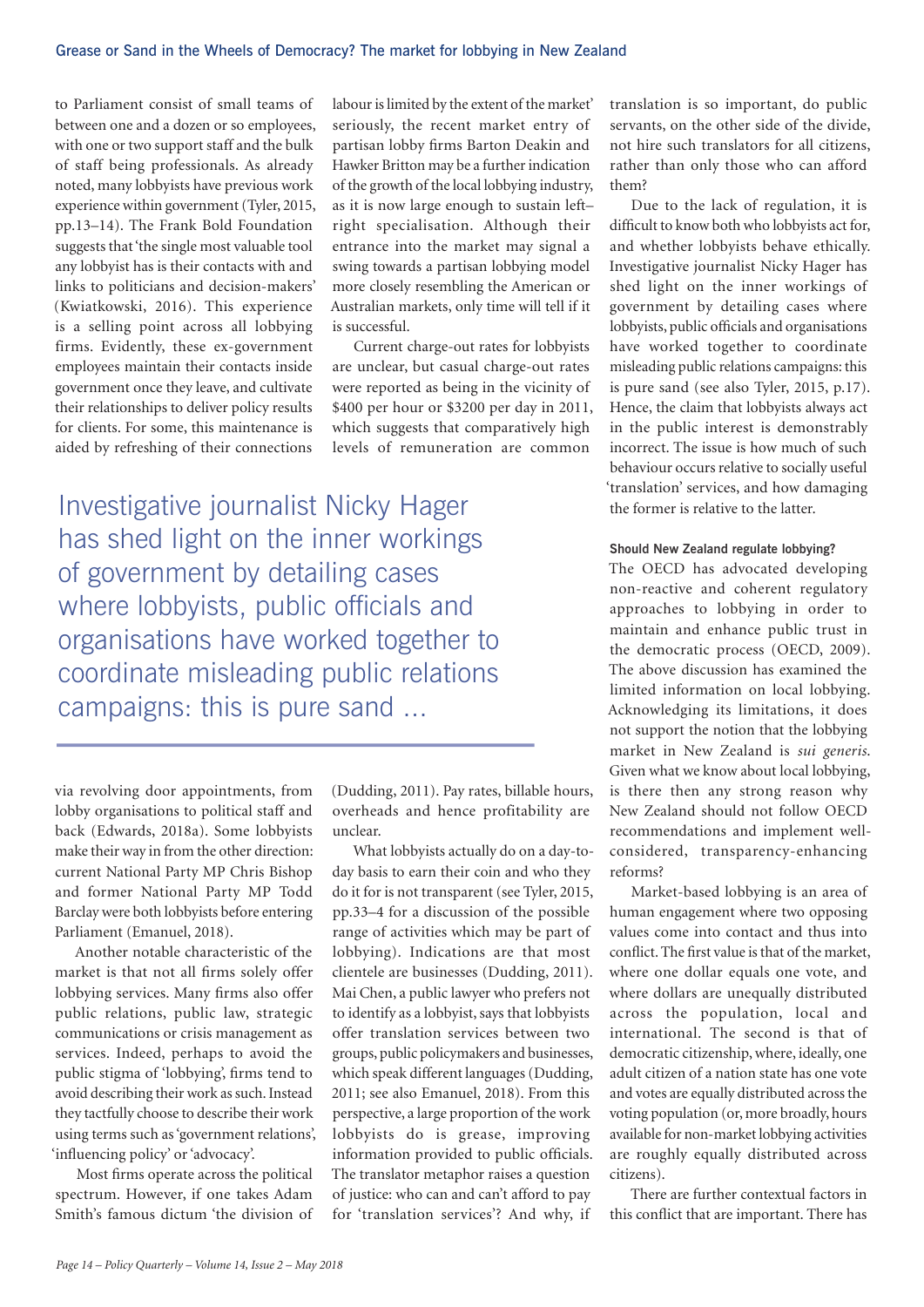been a worldwide rise in wealth inequality and shift in the functional distribution of income towards corporate profits in recent times (Piketty, 2015). This shift has also been taking place locally (Rosenberg, 2018). At the same time, an increasingly authoritarian and kleptocratic China is flexing its growing economic muscle in sophisticated efforts to influence domestic political processes, including in New Zealand (Brady, 2017).<sup>4</sup> Hence, lobbying activities – by increasingly wealthy individuals, by increasingly profitable local and multinational corporate entities and by increasingly anti-democratic nation states – are coming into growing conflict with notions of democratic citizenship. At the same time, with union membership in New Zealand declining from 42.9% of the workforce in 1991 to 17.7% in 2016, organised labour's countervailing lobbying power has been significantly eroded relative to the corporate sector (Ryall and Blumenfeld, 2017). These shifts in power have intensified, and likely will continue to exacerbate the ongoing conflict between market values and democratic citizenship.

There are good reasons to believe that lobbying may directly throw sand into the wheels of society, as well as indirectly undermining values underpinning democratic citizenship, and these problems are going to be larger in the absence of transparency. There are also reasons for believing that these problems are likely to become worse over time. Hence, action on these matters today is likely to be easier than action tomorrow, as growing vested interests will make stronger efforts to hide lobbying activities that are privately beneficial but socially damaging.

Low compliance cost approaches which provide the raw material for a better informed democratic citizenship and do not impose high costs on legitimate lobbying are likely to be the most appropriate policy responses. The OECD has recommended significant change in this area, change which occurs in a considered manner, unprompted by the heat of major scandal (OECD, 2009). Recent Green Party commitments to publish details of ministerial diaries and receipt of perks are to be applauded (Cook, 2018). There is no reason why such public disclosures should not be enforced by law

for all elected members of Parliament, as representatives of the people. Extension of this form of transparency to elected local government officials is also desirable.

In addition, it is time to again consider a register of lobbyists and their clients, adoption of a formal code of conduct along the lines of that in Australia, and regular collection and publication of data on who spends what on market lobbying. Again, this form of policy response is a relatively low compliance cost measure which makes the process more transparent, and thus more consistent with principles of democratic citizenship.

The publication of ministerial diaries, and the creation of a register of lobbyists and their clients and publication of the value of their spending would provide the

he has rejected clients in the past on ethical grounds (Emanuel, 2018). Barton Deakin's website includes an 'Ethics' page, which states that the firm 'acts in the broader public interest in all its dealings with clients and governments' (Barton Deakin, 2017). Ethics statements are uncommon on other lobbyist websites. The insistence by lobbyists that they act ethically and that their industry is effectively self-regulating can be seen, not mutually exclusively, as honest, unbiased observation, selfinterested business protection or cognitive dissonance about what they are doing. The lack of industry transparency means that separating the signal from the noise in these claims is impossible.

However, the creation of low compliance cost regulation, with a strong

Given New Zealand's high levels of transparency and relative lack of corruption ... some might question whether even light-handed regulation of the lobbying market is necessary ...

public with a body of pertinent information to enable them to better understand the decisions made by their elected representatives. Transparency will help citizens to better judge for themselves whether lobbying is socially valuable grease or anti-social sand in the democratic wheels.

Some level of regulation of the lobbying industry would also discourage unethical behaviour. Given New Zealand's high levels of transparency and relative lack of corruption (Transparency International, 2016), some might question whether even light-handed regulation of the lobbying market is necessary. One view is that regulation is unnecessary, because lobbyists are self-regulating and ethical (Dudding, 2011; Emanuel, 2018). Neale Jones, lobbyist for Hawker Britton, believes that because Wellington is a 'small town', lobbyists can't get away with what he calls a 'breach of faith'. Barry Saunders of Saunders Unsworth agrees, again seeing the small industry as self-policing. Jones insists that

transparency focus, would likely not be strongly objected to by those within the industry. In the report of the government administration select committee regarding the 2012 Lobbying Disclosure Bill, it was noted that most of the 103 submissions received 'supported [the bill's] intent of enhancing trust in the integrity and impartiality of democracy and political decision-making by bringing more transparency to political lobbying' (Government Administration Committee, 2013). Furthermore, lobbyists Jenna Raeburn and Neale Jones are not opposed to a register similar to those in Australia and Canada, since their firms' Australian operations have not been negatively affected by the mandatory register of lobbyists and their clients (Emanuel, 2018).

Lobbying may be grease in the wheel of politics, or it may be sand, or – perhaps inevitably – it may be a complex mixture of both. Although this study has produced some idea of the nature of the lobbying market, it is still unclear who lobbyists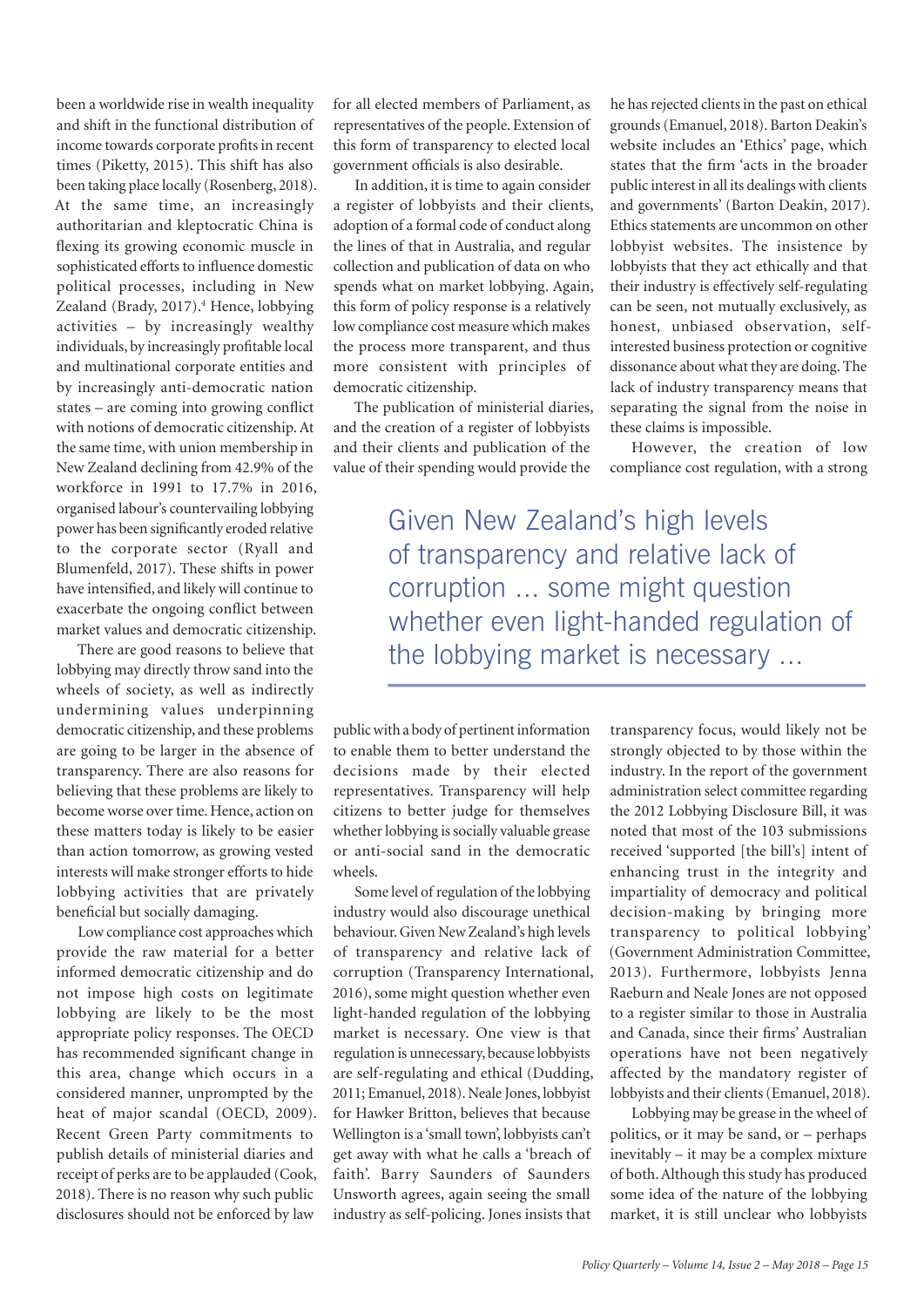#### Grease or Sand in the Wheels of Democracy? The market for lobbying in New Zealand

work for and how they act, with little hard evidence available to illuminate the true nature of the industry. The key point uncovered is that citizens lack convincing evidence for sand or grease. This is why regulation is needed – to shine a brighter light on a currently shadowy industry which has significant long-term potential to corrode the integrity of the democratic

process. The aim of regulation would also be to contribute positively to making the industry more about grease and less about sand. With multiple stakeholders, as well as the OECD, in agreement that welldesigned regulation is necessary, the question must surely be: why not?

1 Information was obtained by viewing the LinkedIn pages of lobbyists who have been, or currently are, on the swipe card access list. Pages accessed 15 February 2018.

- 2 From https://www.statista.com/statistics/257340/numberof-lobbyists-in-the-us/, downloaded 20 March 2018.
- 3 From http://lobbyists.pmc.gov.au/who\_register\_lobbyists.cfm, downloaded 20 March 2018.
- 4 In this context, note that Saunders Unsworth advertise their services in a Chinese language section: see http://www. sul.co.nz/page/chinese-section.aspx. Whether they have clientele from China, as opposed to Chinese New Zealanders, and if so who they are and what they may be lobbying about is unknown. Silvereye also appear to have an advertised presence directed at China: see http://www.silvereye.co.nz/ about-us/ (accessed 20 March 2018).

#### **References**

- Argyle, E. and C. James (2014) 'A way of thinking about vested interests', Policy Quarterly, 10 (4), pp.53–8
- Australian Government (2018) *Lobbyist Profile (Barton Deakin),* Australian Government Register of Lobbyists, 20 February, retrieved from http:// lobbyists.pmc.gov.au/register/view\_agency.cfm?id=338
- Barton Deakin (2016) 'Barton Deakin Government Relations to open first NZ office', media release, 8 April, *Scoop,* http://www.scoop.co.nz/ stories/BU1604/S00265/barton-deakin-government-relations-to-openfirst-nz-office.htm

Barton Deakin (2017) 'Our ethics', bartondeakin.com/about/ethics

- Borisov, A., E. Goldman and N. Gupta (2015) 'The corporate value of (corrupt) lobbying', *Review of Financial Studies,* 4 (29), pp.1039–71
- Brady, A.M. (2017) *Magic Weapons: China's political influence activities under Xi Jinping,* Washington, DC: Wilson Center
- Chen Palmer (2018) 'Government, Parliament and law reform', http:// www.chenpalmer.com/expertise/government-parliament-law-reform/
- Cook, H. (2018) 'Green Party to open diaries, refuse lobbyist-funded perks', *Stuff,* 3 March, https://www.stuff.co.nz/national/ politics/101922537/green-party-to-open-diaries-refuse-lobbyistfundedperks
- De Figueiredo, J.M., and B.K. Richter (2014) 'Advancing the empirical research on lobbying', *Annual Review of Political Science*', 17, pp.163–85
- Drutman, L. (2015) 'What we get wrong about lobbying and corruption', *Washington Post*, 16 April, https://www.washingtonpost.com/news/ monkey-cage/wp/2015/04/16/what-we-get-wrong-about-lobbying-andcorruption/?utm\_term=.0b5a1e6155a2
- Dudding, A. (2011) 'Inside political lobbying', *Stuff*, 17 July, http://www. stuff.co.nz/national/politics/5297632/Inside-political-lobbying
- Edwards, B. (2017) 'Political roundup: the rise of the hyper-partisan lobbyists in Wellington', *Stuff*, 20 November, http://www.nzherald. co.nz/nz/news/article.cfm?c\_id=1andobjectid=11945930

Edwards, B. (2018a) 'More light on revolving door lobbyists', *Newsroom*, 23 February, https://www.newsroom.co.nz/2018/02/22/91057/ opinion-why-we-should-know-more-about-our-revolving-door-lobbyists

Edwards, B. (2018b) 'Political roundup: the government's revolving door for lobbyists', *New Zealand Herald*, 20 November, http://www. nzherald.co.nz/nz/news/article.cfm?c\_id=1&objectid=11998380

Emanuel, A. (2018) 'Selling influence: meet the lobbyists shaping New Zealand politics for a fee', *Spinoff*, 12 February, https://thespinoff. co.nz/politics/12-02-2018/meet-nzs-new-breed-of-political-lobbyists/

Felli, L. and A. Merlo (2006) 'Endogenous lobbying', *Journal of the European Economic Association*, 4 (1), pp.180–215

- Government Administration Committee (2013) *Lobbying Disclosure Bill: report of the Government Administration Committee*, Wellington: New Zealand Parliament
- Groll, T. and M. McKinley (2015) *Modern Lobbying: a relationship market*, Munich: CESinfo DICE
- Grossman, G.M. and E. Helpman (2001) *Special Interest Politics*, Boston: MIT Press
- Hager, N. (2002) *Seeds of Distrust*, Nelson: Craig Potton Publishing
- Hager, N. (2012) 'Bruce Jesson Lecture, Maidment Theatre, Auckland', 31 October, http://www.nickyhager.info/bruce-jesson-lecture-maidmenttheatre-auckland/
- Hager, N. and B. Burton (1999) *Secrets and Lies*, Nelson: Craig Potton Publishing
- Hanardi, M., J. Bonardi and N.M. Dahan (2017) 'Corporate political activity, public policy uncertainty, and firm outcomes: a meta-analysis', *Strategic Organization*, 15 (3), pp.338–66
- Hawker Britton (2017) 'Re-opening of Hawker Britton's New Zealand office', November, http://www.hawkerbritton.com/wordpress/ wp-content/uploads/2017/11/Re-opening-of-Hawker-Britton-NZ-Office-1.pdf
- Hill, D.M., G. Kelly, G.B. Lockhart and R.A. Van Ness (2013) 'Determinants and effects of corporate lobbying', *Financial Management*, Winter, pp.931–57
- Hillman, A.J., G.D. Kei and D. Schuler (2004) 'Corporate political activity: a review and research agenda', *Journal of Management*, 30 (6), pp.837–57

Hosking, R. (2012) 'Parliamentary swipe card list tears lid off secret society', *National Business Review*, 26 July, https://www.nbr.co.nz/ article/parliamentary-swipe-card-list-tears-lid-secret-society-rh-124483

- Johnson, V.R. (2006) 'Regulating lobbyists: law, ethics and public policy', *Cornell Journal of Law and Public Policy*, 16 (1), pp.1–53
- Kwiatkowski, B. (2016) *Lobbying: a Risk or an Opportunity? Lobbying regulation in the Polish, Slovak, and Czech perspective*, Krakow: Frank Bold

Mallard, T. (2003) 'Lobbying and the government: speech to the Four Winds communication seminar', 25 November

- Mallard, T. (2017) 'Speaker reviews list of approved visitors with access to Parliament for the first time', *Stuff*, 7 December, https://www.stuff. co.nz/national/politics/99552731/speaker-reviews-list-of-approvedvisitors-with-access-to-parliament-for-the-first-time
- New Zealand Taxpayers' Union (2018) 'Our objectives', http://www. taxpayers.org.nz/our\_objectives

OECD (2009) *Lobbyists, Governments and Public Trust*, Paris: OECD